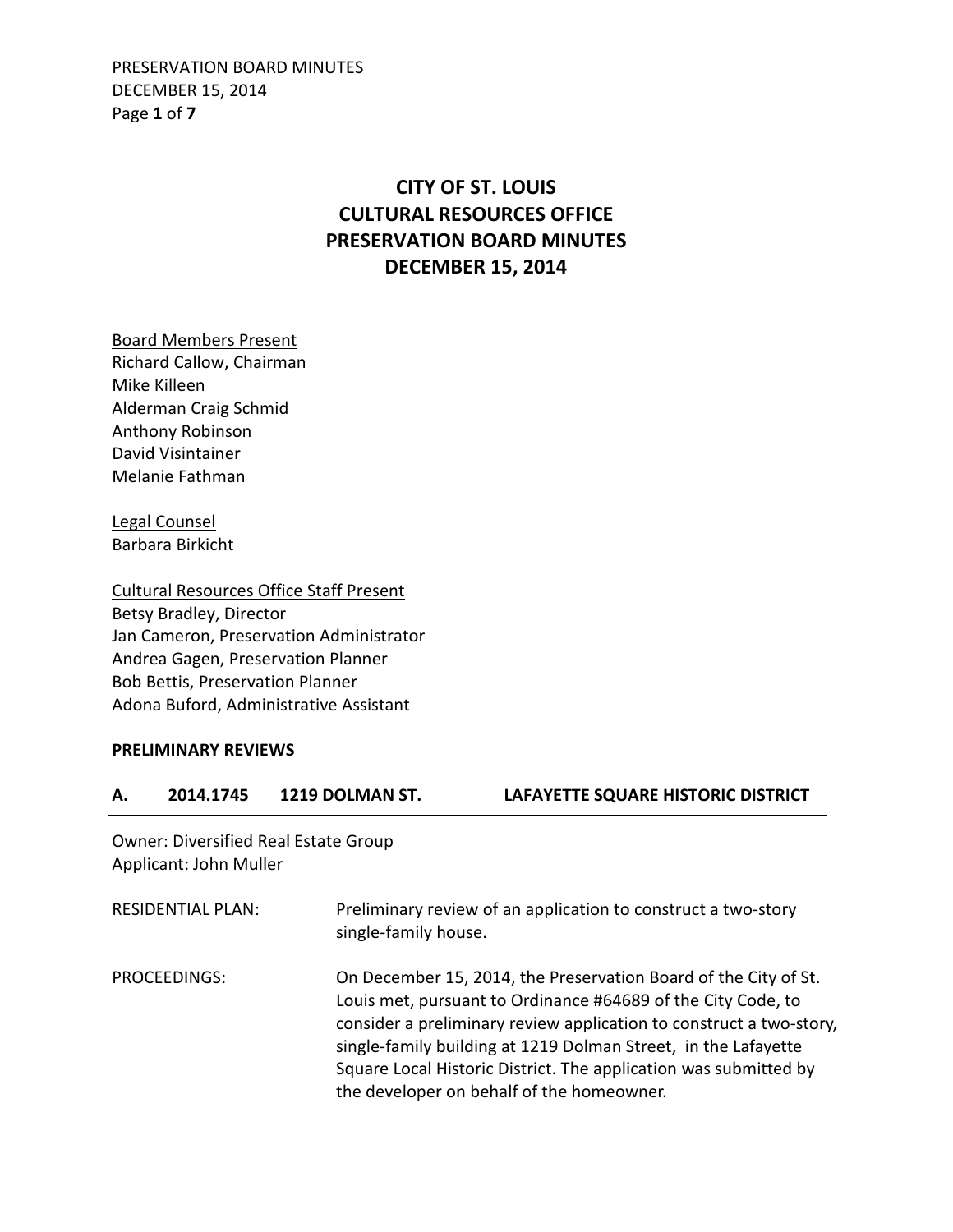# PRESERVATION BOARD MINUTES DECEMBER 15, 2014 Page **2** of **7**

|                           | Board members Richard Callow, (Chairman), Alderman Craig<br>Schmid, Melanie Fathman, David Visintainer, Mike Killeen and<br>Anthony Robinson were present for the testimony for this agenda<br>item.                                                                                                                                                                                                                                                                                                                                                                                                                   |
|---------------------------|------------------------------------------------------------------------------------------------------------------------------------------------------------------------------------------------------------------------------------------------------------------------------------------------------------------------------------------------------------------------------------------------------------------------------------------------------------------------------------------------------------------------------------------------------------------------------------------------------------------------|
|                           | Jan Cameron of the Cultural Resources Office made a presentation<br>that examined the sections of City Ordinance #69112, which sets<br>forth the standards for residential new construction in<br>the Lafayette Square Local Historic District. She testified that the<br>project appeared generally to comply with the standards and<br>recommended that the Board grant preliminary approval to the<br>proposal. She stated that the neighborhood had voiced some<br>objections to the proposed design and that the developer, who<br>was unable to attend the meeting, had agreed to comply with<br>their requests. |
|                           | Michael Quinn, the potential homeowner, spoke on behalf of the<br>project. He stated that he was willing to consider some of the<br>design revisions requested by the Lafayette Square Restoration<br>Committee, including the entry, cornice and stone veneer on the<br>front elevation.                                                                                                                                                                                                                                                                                                                              |
|                           | Keith Houghton and Sue Sessions of the Lafayette Square<br>Restoration Committee, spoke in opposition to some elements of<br>the proposed design that were found not to be close enough to<br>those of the Historic Model Example, particularly the size of the<br>front entry.                                                                                                                                                                                                                                                                                                                                        |
| <b>FINDINGS OF FACTS:</b> | The Preservation Board found that:                                                                                                                                                                                                                                                                                                                                                                                                                                                                                                                                                                                     |
|                           | the proposed site for construction, 1219 Dolman Street, is<br>located within the boundaries of the Lafayette Square Historic<br>District;<br>the applicant has proposed a Historic Model Example for the<br>new house, which has been approved by the Cultural                                                                                                                                                                                                                                                                                                                                                         |
|                           | Resources Office; and<br>the design of the new house deviates from the Historic Model<br>$\bullet$<br>Example somewhat at the front entry, steps, front foundation<br>and cornice.                                                                                                                                                                                                                                                                                                                                                                                                                                     |
| <b>BOARD DECISION:</b>    | It was the decision of the Preservation Board to withhold<br>preliminary approval of the preliminary application as it fails to<br>fully comply with the requirements of the standards to follow a<br>Historic Model Example. The Board also requested that<br>appropriate revisions be made and re-submitted to the Board                                                                                                                                                                                                                                                                                             |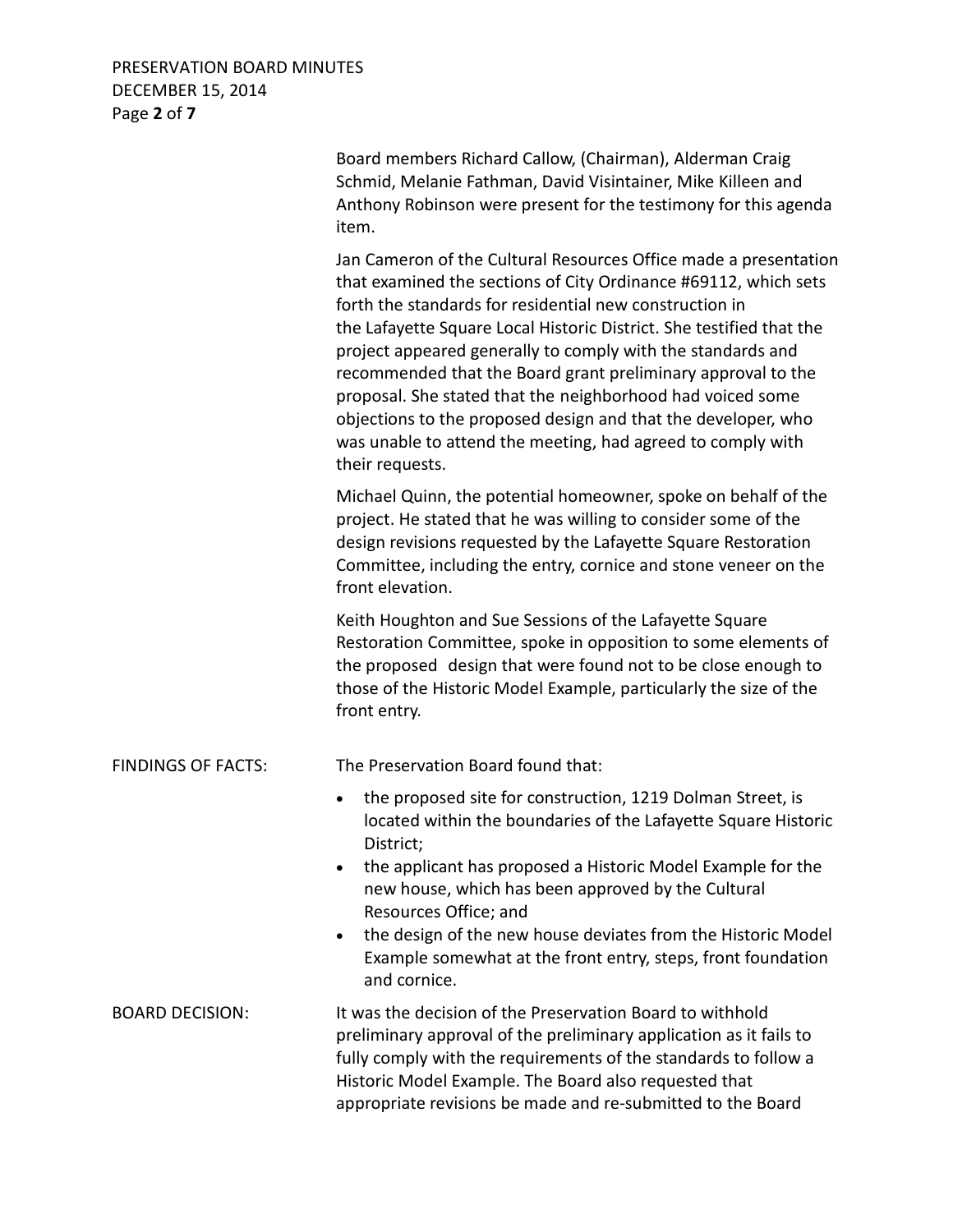PRESERVATION BOARD MINUTES DECEMBER 15, 2014 Page **3** of **7**

> again for Preliminary Review. The Board also instructed the Cultural Resources Office to approve a foundation-only building permit, if requested by the owner, in order to avoid undue delay of the project. The motion was made by Board Member Melanie Fathman and seconded by Mr. Visintainer. The motion passed unanimously.

#### **NEW APPLICATIONS**

#### **B. 2014.0556 4055 FLORA PLACE SHAW HISTORIC DISTRICT**

Owner/Applicant: Julia Auch

| <b>RESIDENTIAL PLAN:</b> | Building permit application to retain a retaining wall constructed<br>without a permit.                                                                                                                                                                                                                                                                                                                                                                      |
|--------------------------|--------------------------------------------------------------------------------------------------------------------------------------------------------------------------------------------------------------------------------------------------------------------------------------------------------------------------------------------------------------------------------------------------------------------------------------------------------------|
| PROCEEDINGS:             | On December 15, 2014, the Preservation Board of the City of St.<br>Louis met, pursuant to Ordinance #64689 of the City Code, to<br>consider a new building permit application to retain landscape<br>retaining walls in the Shaw Neighborhood Local Historic District.<br>Julia Auch, the applicant, submitted the application.                                                                                                                              |
|                          | Board members Richard Callow, Alderman Craig Schmid, Melanie<br>Fathman, Mike Killeen, David Visintainer and Anthony Robinson<br>were present for the testimony for this agenda item.                                                                                                                                                                                                                                                                        |
|                          | Andrea Gagen of the Cultural Resources Office made a<br>presentation that examined the sections of City Ordinance<br>#59400, which sets forth the standards for residential<br>rehabilitation in the Shaw Neighborhood Local Historic District.<br>She testified that the project was not in compliance with the<br>Standards as the retaining walls were located in front of the<br>building line and they were not constructed of an approved<br>material. |
|                          | Ms. Gagen entered into the record a copy of a handout created by<br>Ms. Auch. She also entered into the record letters of support<br>for the applicant's project from the Shaw Neighborhood<br>Improvement Association and the 8 <sup>th</sup> Ward Alderman, Stephen<br>Conway.                                                                                                                                                                             |
|                          | Julia Auch, the owner, testified on her own behalf, stating that<br>she wished to keep the retaining walls due to severe erosion of<br>the yard and the cost of removing the wall. She submitted<br>into the record a petition of support signed by the property                                                                                                                                                                                             |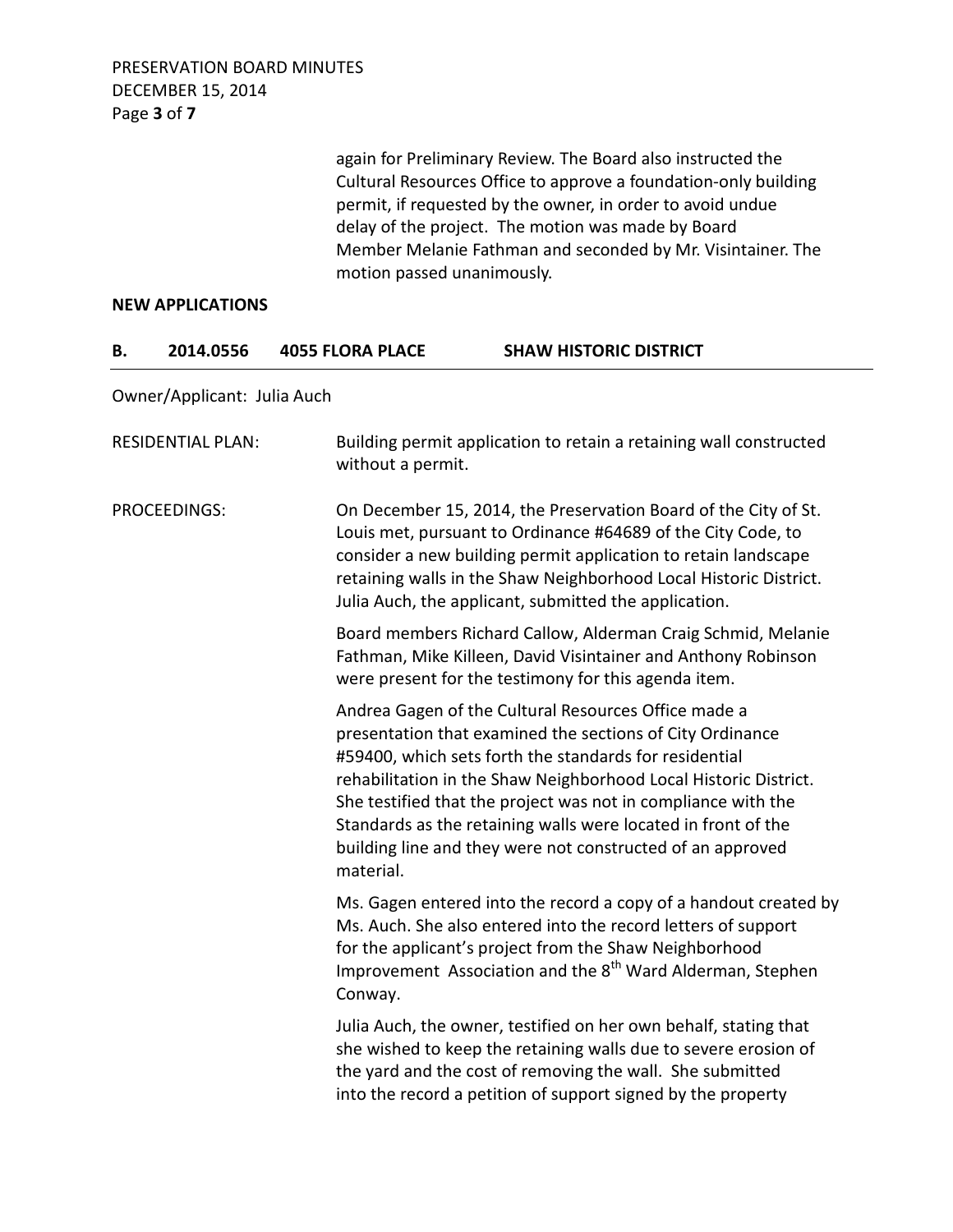PRESERVATION BOARD MINUTES DECEMBER 15, 2014

|                           | owners on the 4000 Block of Flora Place. Kate Klimut, a neighbor<br>and member of the Flora Place Community Improvement District<br>Board, also testified in support of the project.                                                                                                                                                                                                                                                                                                                                                                                                                                 |
|---------------------------|----------------------------------------------------------------------------------------------------------------------------------------------------------------------------------------------------------------------------------------------------------------------------------------------------------------------------------------------------------------------------------------------------------------------------------------------------------------------------------------------------------------------------------------------------------------------------------------------------------------------|
| <b>FINDINGS OF FACTS:</b> | The Preservation Board found that:<br>4055 Flora Place is located in the Shaw Neighborhood Historic<br>$\bullet$<br>District;<br>the retaining walls were installed without a permit;<br>$\bullet$<br>due to the slope of the terrace and the large shade tree in<br>$\bullet$<br>front, the property has experienced erosion problems;<br>the Shaw Neighborhood Improvement Association, Alderman<br>$\bullet$<br>Stephen Conway and the neighbors on the block support the<br>owner's project; and<br>the replacement of the existing walls with walls of an<br>$\bullet$<br>appropriate material would be costly. |
| <b>BOARD DECISION:</b>    | It was the decision of the Preservation Board to approve<br>the building permit application due to unique topographical<br>conditions and financial hardship associated with replacing the<br>walls. The motion was made by Board Member Melanie Fathman<br>to approve the application. Mr. Visintainer seconded the motion.<br>The motion passed unanimously.                                                                                                                                                                                                                                                       |

#### **C. 2014.1677 462 N. TAYLOR AVENUE CENTRAL WEST END HISTORIC DISTRICT**

Owner/Applicant: Wolfgram & Associates

| <b>RESIDENTIAL PLAN:</b> | Building permit application to install two illuminated ground signs                                                                                                                                                                                                                                               |
|--------------------------|-------------------------------------------------------------------------------------------------------------------------------------------------------------------------------------------------------------------------------------------------------------------------------------------------------------------|
| <b>PROCEEDINGS:</b>      | On December 15, 2014, the Preservation Board of the City of St.<br>Louis met, pursuant to Ordinance #64689 of the City Code, to<br>consider a new application to erect two pylon signs at 462 N.<br>Taylor Avenue in the Central West End Local Historic District. The<br>application was submitted by the owner. |
|                          | Board members Richard Callow (Chairman), Alderman Craig<br>Schmid, Melanie Fathman, David Visintainer, Mike Killeen and<br>Anthony Robinson were present for the testimony for this agenda<br>item.                                                                                                               |
|                          | Jan Cameron of the Cultural Resources Office made a presentation<br>that examined the sections of City Ordinance #69423, which sets<br>forth the standards for commercial signs in the Central West                                                                                                               |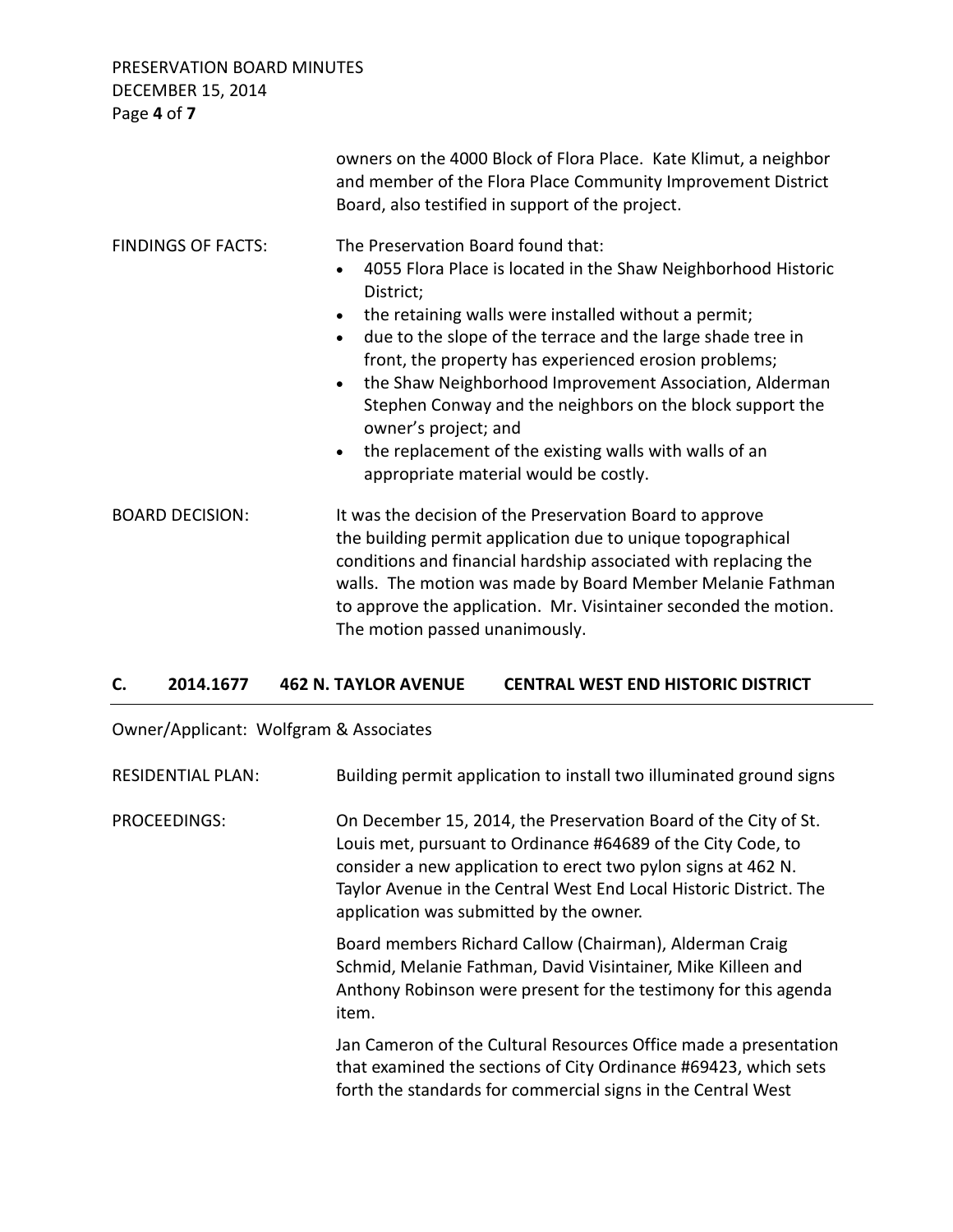## PRESERVATION BOARD MINUTES DECEMBER 15, 2014 Page **5** of **7**

|                           | End Local Historic District. She testified that the standards allowed<br>only one sign per commercial entity, unless it was housed in a<br>corner building, and did not allow pylon signs of any type.                                                                                                                                                                                                                                                                                                                                                                                                                                                                                                                                                                                                                                                                                                                                                                                                                                                                                                 |
|---------------------------|--------------------------------------------------------------------------------------------------------------------------------------------------------------------------------------------------------------------------------------------------------------------------------------------------------------------------------------------------------------------------------------------------------------------------------------------------------------------------------------------------------------------------------------------------------------------------------------------------------------------------------------------------------------------------------------------------------------------------------------------------------------------------------------------------------------------------------------------------------------------------------------------------------------------------------------------------------------------------------------------------------------------------------------------------------------------------------------------------------|
|                           | Kurt Wolfgram, the building owner, spoke on behalf of the project.<br>He stated that he had recently completed rehabilitation of the<br>building and had a number of tenants relating to the local art<br>community. He stated that he had worked with a member of the<br>Planning and Development Committee of the Central West End<br>Neighborhood Association in the development of the sign project.<br>The signs, designed by an artist, David Jaworski, would be Art<br>Deco in style to reflect the style of the building. He also stated that<br>the smaller of the two signs, intended to be erected at the<br>building entry, had been reduced in height through the<br>elimination of the vertical element above the base.                                                                                                                                                                                                                                                                                                                                                                  |
|                           | David Jaworski, artist, spoke in support of the project, and<br>described the materials and the design concept.                                                                                                                                                                                                                                                                                                                                                                                                                                                                                                                                                                                                                                                                                                                                                                                                                                                                                                                                                                                        |
| <b>FINDINGS OF FACTS:</b> | The Preservation Board found that:<br>the sign design is intended to reflect the building's Art Deco<br>$\bullet$<br>detailing and to highlight the Taylor Arts Building's new<br>function as an artists' space;<br>the CWE standards do not address the materials or the design<br>$\bullet$<br>of commercial signs;<br>the standards do not allow pylon signs of any description;<br>$\bullet$<br>the sign proposed at the main building entry will be<br>$\bullet$<br>freestanding, but placed within inches of the building façade,<br>helping it to be seen as an attached sign, but avoiding damage<br>to the limestone of the façade;<br>the owner proposes to lower the 6'4" sign so that it can no<br>longer be considered a pylon sign and therefore complies with<br>the Central West End standards;<br>the building does not meet the criteria for a corner storefront<br>٠<br>and therefore only one sign is allowed under the standards;<br>and<br>the 14'6" pylon sign proposed for the corner of the parking lot<br>$\bullet$<br>does not comply with the historic district standards. |
| <b>BOARD DECISION:</b>    | It was the decision of the Preservation Board to approve the<br>smaller sign proposed to be erected at the building entry. The<br>motion was made by Board Member Anthony Robinson and<br>seconded by Alderman Craig Schmid. The motion passed<br>unanimously. A second motion to deny the larger pylon sign                                                                                                                                                                                                                                                                                                                                                                                                                                                                                                                                                                                                                                                                                                                                                                                           |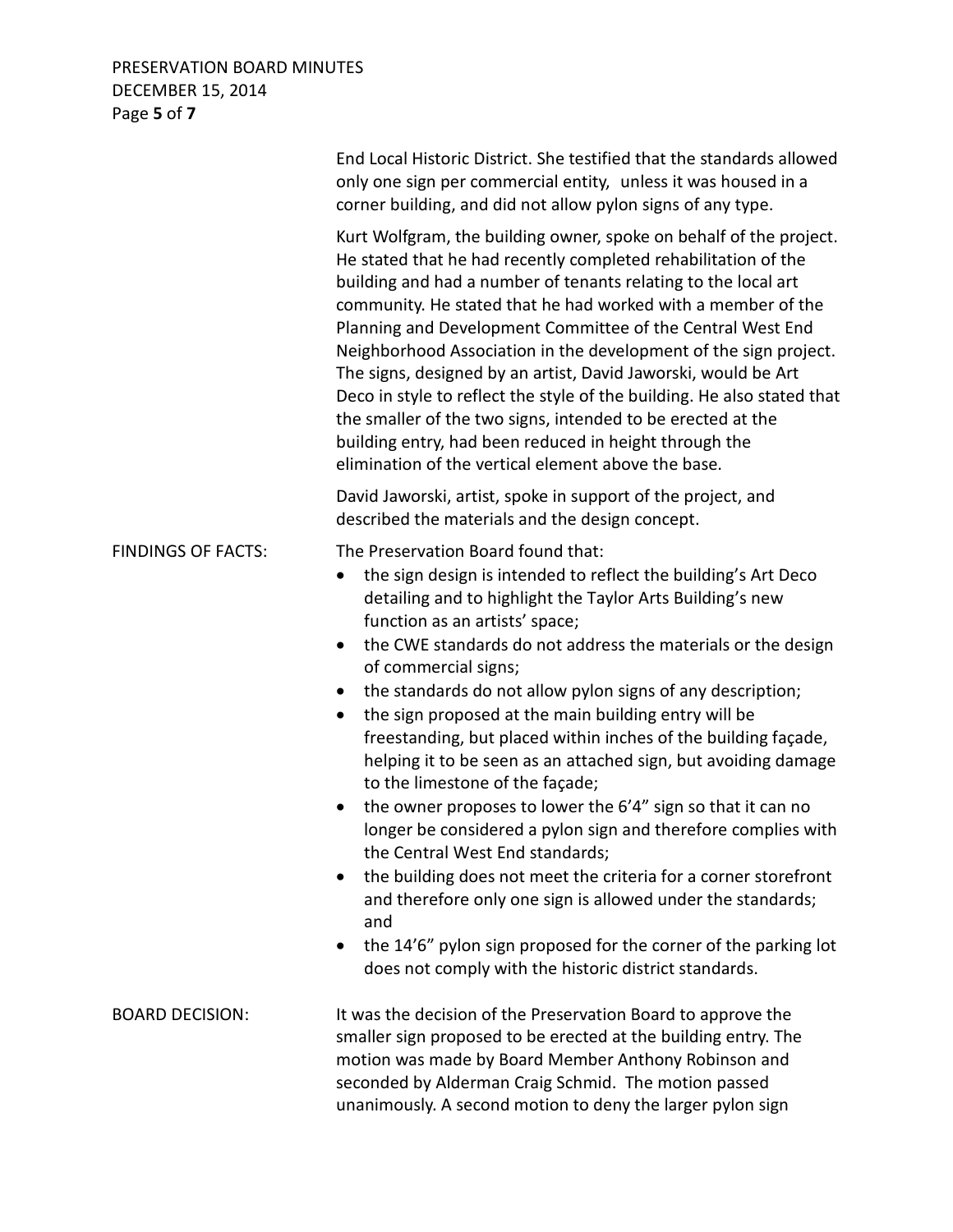proposed for the parking lot was made by Board Member Anthony Robinson and also seconded by Alderman Schmid. The motion also passed unanimously.

#### **APPEALS OF DIRECTOR'S DENIALS**

#### **D. 2014.1340 2748 ACCOMAC STREET FOX PARK HISTORIC DISTRICT**

Owner: Shamonie Latham Applicant: True Homes Value

| <b>RESIDENTIAL PLAN:</b> | Appeal of a denial of a building permit application to replace a<br>front door.                                                                                                                                                                                                                                                                                                                                                                                                                                                                             |
|--------------------------|-------------------------------------------------------------------------------------------------------------------------------------------------------------------------------------------------------------------------------------------------------------------------------------------------------------------------------------------------------------------------------------------------------------------------------------------------------------------------------------------------------------------------------------------------------------|
| PROCEEDINGS:             | On December 15, 2014, the Preservation Board of the City<br>of St. Louis met, pursuant to Ordinance #64689 of the City Code,<br>to consider an appeal of the Director's Denial of a building permit<br>application to retain a non-compliant front door assembly<br>installed without a building permit, in the Fox Park Local Historic<br>District. The contractor submitted the application and the owner<br>submitted the appeal.                                                                                                                        |
|                          | Board members Richard Callow (Chairman), Alderman Craig<br>Schmid, Melanie Fathman, David Visintainer, Mike Killeen and<br>Anthony Robinson were present for the testimony for this agenda<br>item. Alderman Schmid served as Board Chairman for this agenda<br>item.                                                                                                                                                                                                                                                                                       |
|                          | Bob Bettis of the Cultural Resources Office made a presentation<br>that examined the sections of City Ordinance #66098, which sets<br>forth the standards for residential rehabilitation in the Fox<br>Park Local Historic District. He testified that the project was not in<br>compliance with the Standards as the installed door, sidelights and<br>transoms were not based on a Model Example.                                                                                                                                                         |
|                          | Mr. Bettis entered into the record certified copies of Ordinances<br>#64689, as revised by #64925, and #66098; the Agenda, the<br>PowerPoint presentation for 2748 Accomac, and the building<br>permit application. He also submitted letters of support<br>from 6 <sup>th</sup> Ward Alderwoman Ingrassia and the Fox Park<br>Neighborhood Association in support of the staff<br>recommendation. Andrea Gagen, from the Cultural Resources<br>Staff, testified that she spoke with the contractor who stated they<br>would fix the problem for the owner. |